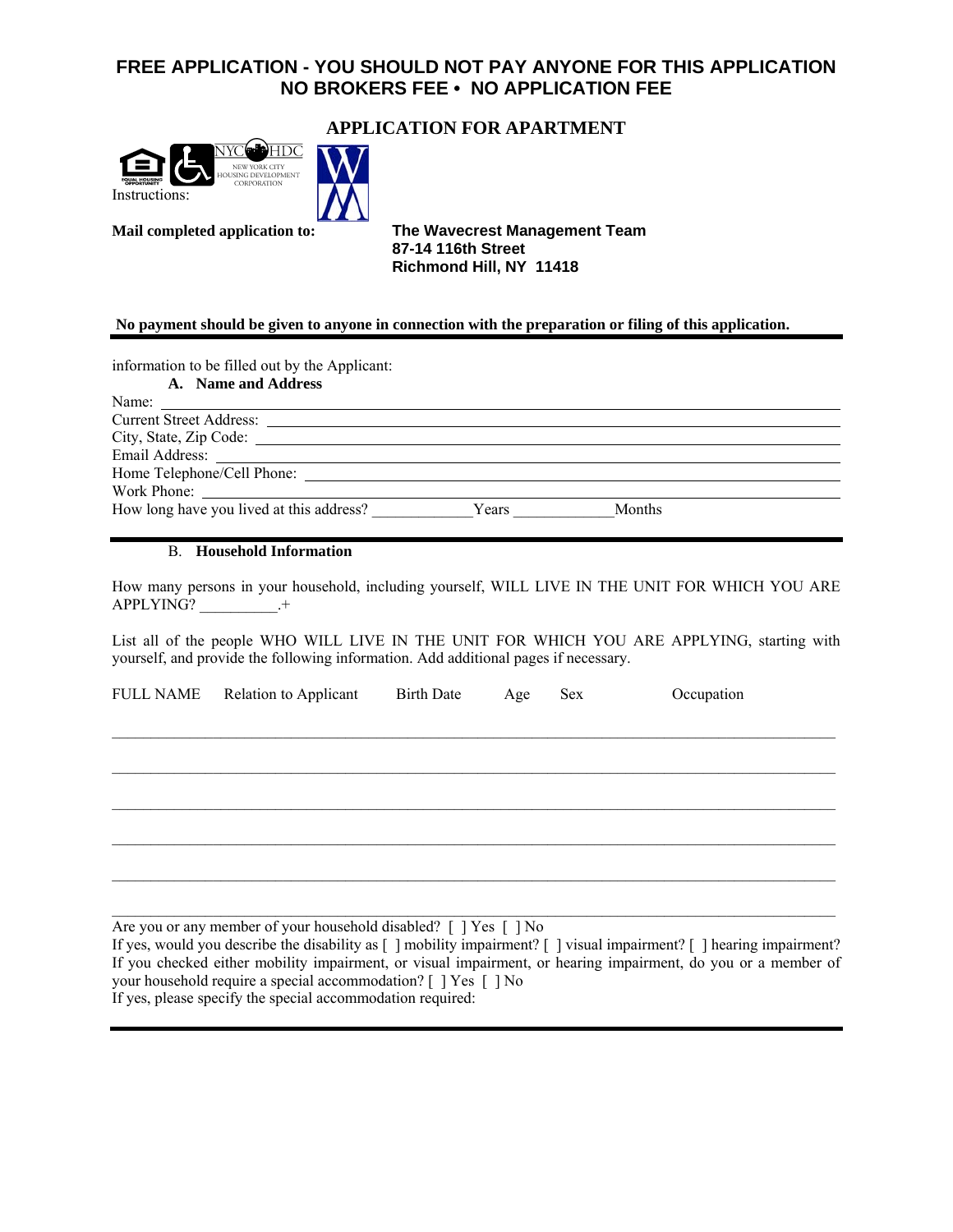### **C. Income from Employment**

**1) Are you an employee of the City of New York, the New York City Housing Development Corporation, the New York City Economic Development Corporation, the New York City Housing Authority, or the New**  York City Health and Hospitals Corporation? Yes \_\_\_\_\_\_ No \_\_\_\_\_ (If Yes, please identify the agency or entity at which you are employed): Agency/Entity:

2) If you answered "yes" to Question 1 above, have you personally had any role or involvement in any process, decision, or approval regarding the housing development that is the subject of this application? Yes No

**NOTE: If you answered 'Yes' to Question 1 above, you may be required to submit a statement from your employer that your application does not create a conflict of interest. If you answered 'Yes' to Question 2 above, you will be required to submit a statement from your employer that your application does not create a conflict of interest. Such statement would not be required until later in the application process, after you have been selected through the lottery, when you will also be required to provide other documents to verify your income and eligibility.** 

List all full and/or part time employment for ALL HOUSEHOLD MEMBERS including yourself, WHO WILL BE LIVING WITH YOU in the residence for which you are applying. Include self-employment earnings.

| <b>HOUSEHOLD MEMBER</b>      | Name and Address of Employer Years Employed | Gross Earnings |
|------------------------------|---------------------------------------------|----------------|
|                              |                                             | $\sim$         |
|                              |                                             |                |
|                              |                                             |                |
|                              |                                             |                |
| D. Income from Other Sources |                                             |                |

List all other income, for example, welfare (including housing allowance), AFDC, Social Security, SSI, pension, disability compensation, unemployment compensation, Interest income, babysitting, care-taking, alimony, child support, annuities, dividends, income from rental property, Armed Forces Reserves, scholarships and/or grants, etc.

| HOUSEHOLD MEMBER                 | Type of Income | Amount       |     |  |
|----------------------------------|----------------|--------------|-----|--|
|                                  |                | \$           | per |  |
|                                  |                | $\mathbb{S}$ | per |  |
|                                  |                | $\mathbb{S}$ | per |  |
|                                  |                | \$           | per |  |
| E. Total Annual Household Income |                |              |     |  |

Add All Income Listed Above and Indicate the Total Earned for the Year \$\_\_\_\_\_\_\_\_\_\_\_\_\_\_\_\_\_\_\_\_\_\_\_\_per year

## **\_\_\_\_\_\_\_\_\_\_\_\_\_\_\_\_\_\_\_\_\_\_\_\_\_\_\_\_\_\_\_\_\_\_\_\_\_\_\_\_\_\_\_\_\_ F. Current Landlord**

Landlord's Name (If you live in a public housing project enter "NYCHA." If you live in a city-owned/In Rem building enter "HPD")

Landlord's Address

Landlord's Phone Number

## **\_\_\_\_\_\_\_\_\_\_\_\_\_\_\_\_\_\_\_\_\_\_\_\_\_\_\_\_\_\_\_\_\_\_\_\_\_\_\_\_\_\_\_\_\_ G. Current Rent**

| What is the total rent on the apartment where you currently live or temporarily staying? \$ | monthly |
|---------------------------------------------------------------------------------------------|---------|
| How much do you contribute to the total rent of the apartment? If nothing write "0"         | monthly |

**\_\_\_\_\_\_\_\_\_\_\_\_\_\_\_\_\_\_\_\_\_\_\_\_\_\_\_\_\_\_\_\_\_\_\_\_\_\_\_\_\_\_\_\_\_**